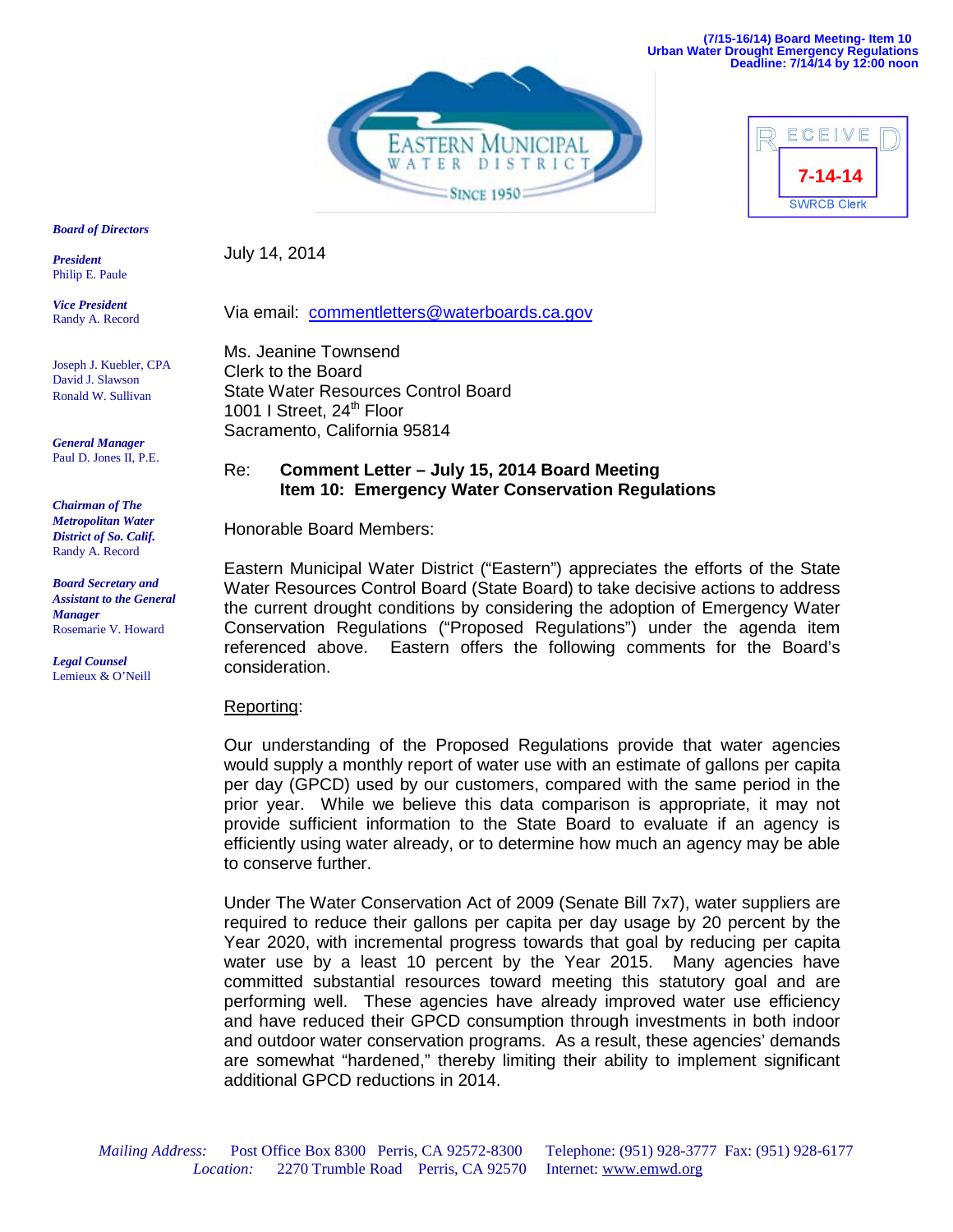State Water Resources Control Board Emergency Water Conservation Regulations July 14, 2014 Page 2

By example, Eastern has already reached its targeted usage under SB 7x7, with an exemplary reduction in gallons per capita per day of more than 27 percent, exceeding our 2020 compliance target by over 30 GPCD, as shown below:



Eastern was able to accomplish this significant reduction through a combination of water use efficiency incentives and an allocation-based water conservation rate structure that provides strong pricing signals to customers to reasonably use water at all times, not just in times of drought. As such, more than 85 percent of Eastern's customers on those tiered rates stay within their existing allocations for indoor and outdoor water use.

To provide the State Board the full perspective on an agencies' demand reduction performance, we recommend that in addition to the reporting data required in the Proposed Regulations, that the State Board also collect and compile GPCD data that is consistent with SB 7x7 and the water use efficiency targets already codified by State Law.

Another factor the State Board may want to consider in its collection of data in order to better track conservation performance is local weather data. Weather fluctuations can have a significant impact on customer water consumption. To better determine and provide context for the amount of effective conservation from 2013 to 2014, the State Board should consider collecting basic temperature and other weather related data from agencies in addition to the GPCD reporting.

We believe the collection of GPCD data that is consistent with SB 7x7 and comparative weather data for 2013 and 2014, along with the requested GPCD data under the Proposed Regulations, will provide the State Board sufficient information and context to appropriately determine agencies' conservation capabilities and overall demand reduction performance.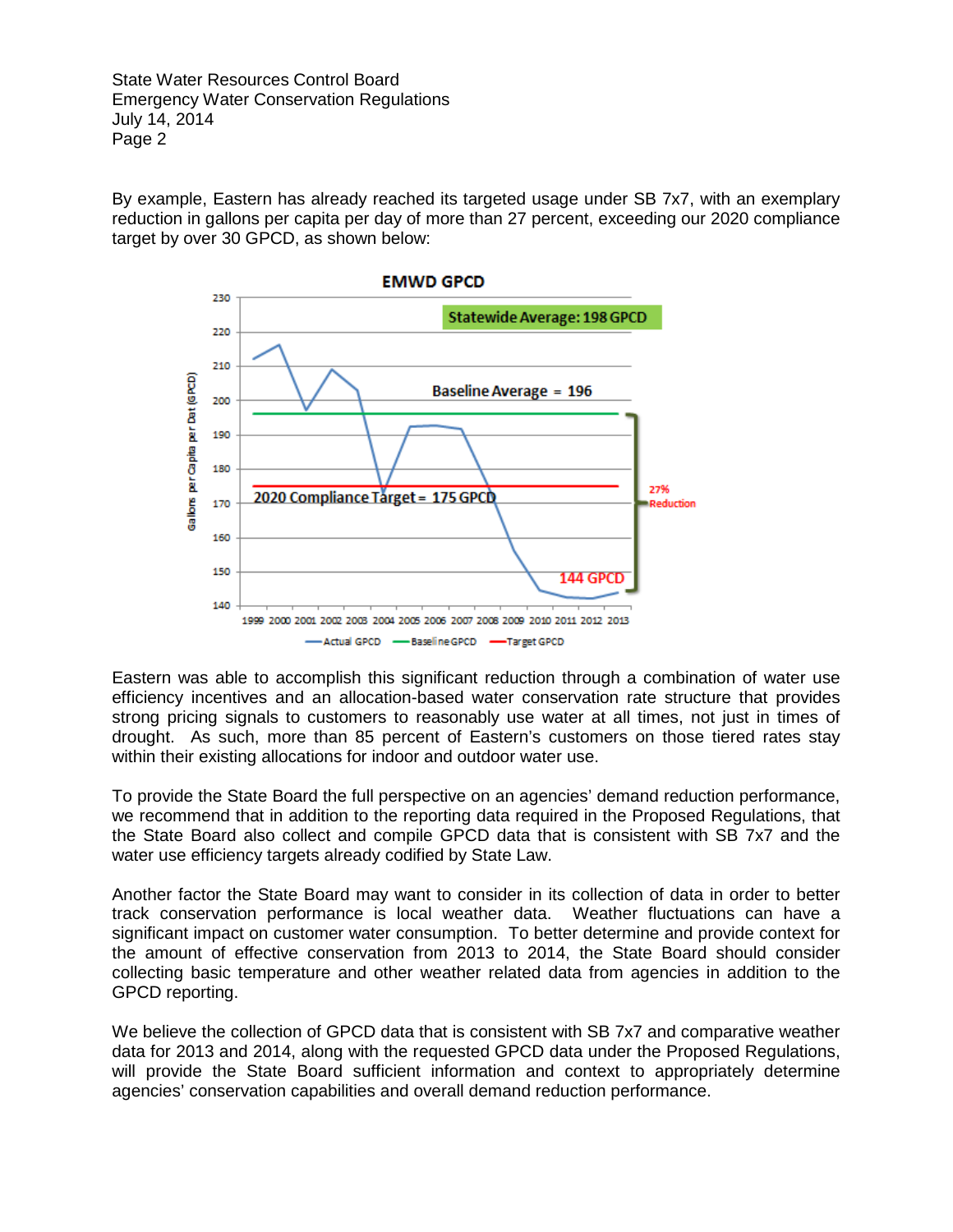State Water Resources Control Board Emergency Water Conservation Regulations July 14, 2014 Page 3

## Achieving Mandatory Outdoor Use Restrictions through Allocation-Based Rates:

Eastern's Water Shortage Contingency Plan ("WSCP") is tied strongly to and enforced through our allocation-based rate structure, which, as noted above, encourages water use efficiency at all times, not just in times of drought. In addition, this type of rate structure provides the ability for agencies to further reduce customer's outdoor and indoor allocations, thereby economically compelling customers to further conserve through exposure to higher rates. The WSCP adopted by Eastern employs this method, along with specific outdoor use restrictions, by progressively reducing customers' allocations in the WSCP's mandatory reduction stages.

Such a rate structure has been demonstrated to achieve sustained demand reductions, and Eastern would advocate that the Board consider including an acknowledgment in the Proposed Regulations that mandatory use restrictions may be functionally achieved through this mechanism. One approach to such an acknowledgment would be to amend subsection (b) of Section X.2 in the following way:

*Section X.2 (b) "To promote water conservation, each urban water supplier shall implement all requirements and actions of the earliest stage of its water shortage contingency plan that first permits the urban water supplier to impose imposes mandatory restrictions on outdoor irrigation, or shall implement another mandatory conservation measure or measures intended to achieve a reduction, comparable to the reduction specified in subdivision (c)."*

We understand that Irvine Ranch Water District, who has a similar allocation-based rate structure, has submitted nearly identical language.

## Proposed Fines:

The Proposed Regulations provide for a fine of up to five hundred dollars (\$500) for each day in which a violation occurs. It is not clear whether water agencies are expected to conform any existing fines or penalties within their Water Shortage Contingency Plans or other administrative policies to such a fine structure. It is further unclear whether the fines would be levied by the local water agencies, whether such mandate is expected to be funded by such agencies, or whether the money generated by such fines would be retained locally or remitted to the State.

Eastern believes that it would be most effective for local agencies' to use their discretion to set their fines and penalties in the context of their existing enforcement provisions, and that such monies be retained locally for the purpose of financing water use efficiency programs.

Once again, we appreciate the State Board's efforts and thank the Board for its consideration of our comments in the development of the Proposed Regulations. If we can be of further assistance to you or your staff, I can be reached at (951) 928-6130.

Sincerely,

Parl D. Jun II

Paul D. Jones, II, P.E. General Manager